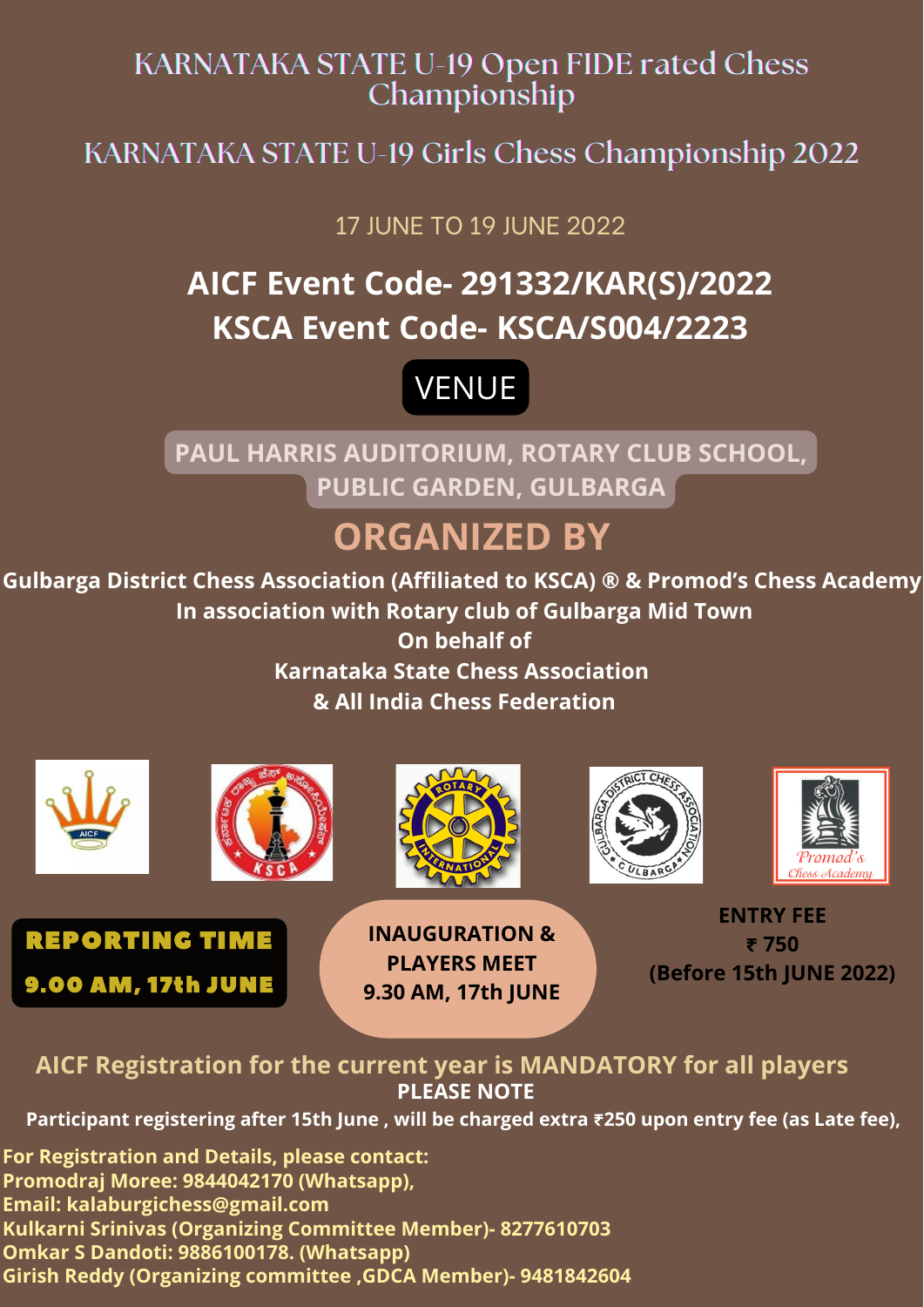## PRIZES for both openand girls category

| <b>PLACES</b>                                                                                   | <b>U-19 OPEN</b> | <b>U-19 GIRLS</b> |
|-------------------------------------------------------------------------------------------------|------------------|-------------------|
| 1st                                                                                             | ₹4000 + TROPHY   | ₹4000 + TROPHY    |
| 2nd                                                                                             | ₹ 3000+ TROPHY   | ₹ 3000+ TROPHY    |
| 3rd                                                                                             | ₹ 2000+ TROPHY   | ₹ 2000+ TROPHY    |
| 4th                                                                                             | ₹ 1000+ TROPHY   | ₹ 1000+ TROPHY    |
| <b>5th &amp; 6th</b>                                                                            | ₹ 900 EACH       | ₹ 900 EACH        |
| 7th to 10th                                                                                     | ₹ 800 EACH       | ₹ 800 EACH        |
| <b>11th to 20th</b>                                                                             | ₹750 EACH        | ₹750 EACH         |
| <b>CONSOLATION PRIZES (TOP 3)</b><br>PRIZES) in U-17, U-15, U-13, U-11,<br><b>U-9 &amp; U-7</b> | <b>TROPHIES</b>  | <b>TROPHIES</b>   |
| <b>BEST GULBARGA PLAYERS (1st &amp;</b><br>2nd)                                                 | <b>TROPHIES</b>  | <b>TROPHIES</b>   |

#### **TOTAL 40 CASH PRIZES & 68 TROPHIES**

## **TOURNAMENT SCHEDULE**

**TOP 4 PLAYERS from both OPEN & GIRLS category respectively will be selected for U-19 National Championship**

| <b>ROUND</b>                | <b>DATE</b> | <b>TIME</b>    |
|-----------------------------|-------------|----------------|
| $\mathbf{1}$                | 17th JUNE   | 10.00 AM       |
| $\overline{2}$              | 17th JUNE   | 1.30 PM        |
| 3                           | 17th JUNE   | 5.00 PM        |
| $\overline{\mathbf{4}}$     | 18th JUNE   | 9.00 AM        |
| 5                           | 18th JUNE   | 12.30 PM       |
| $6\phantom{1}6$             | 18th JUNE   | 4.00 PM        |
| $\overline{7}$              | 19th JUNE   | 9.00 AM        |
| 8                           | 19th JUNE   | <b>1.30 PM</b> |
| PRIZE DISTRIBUTION CEREMONY | 19th JUNE   | 5.30 PM        |

#### It's mandatory for all players to attend the prize distribution.